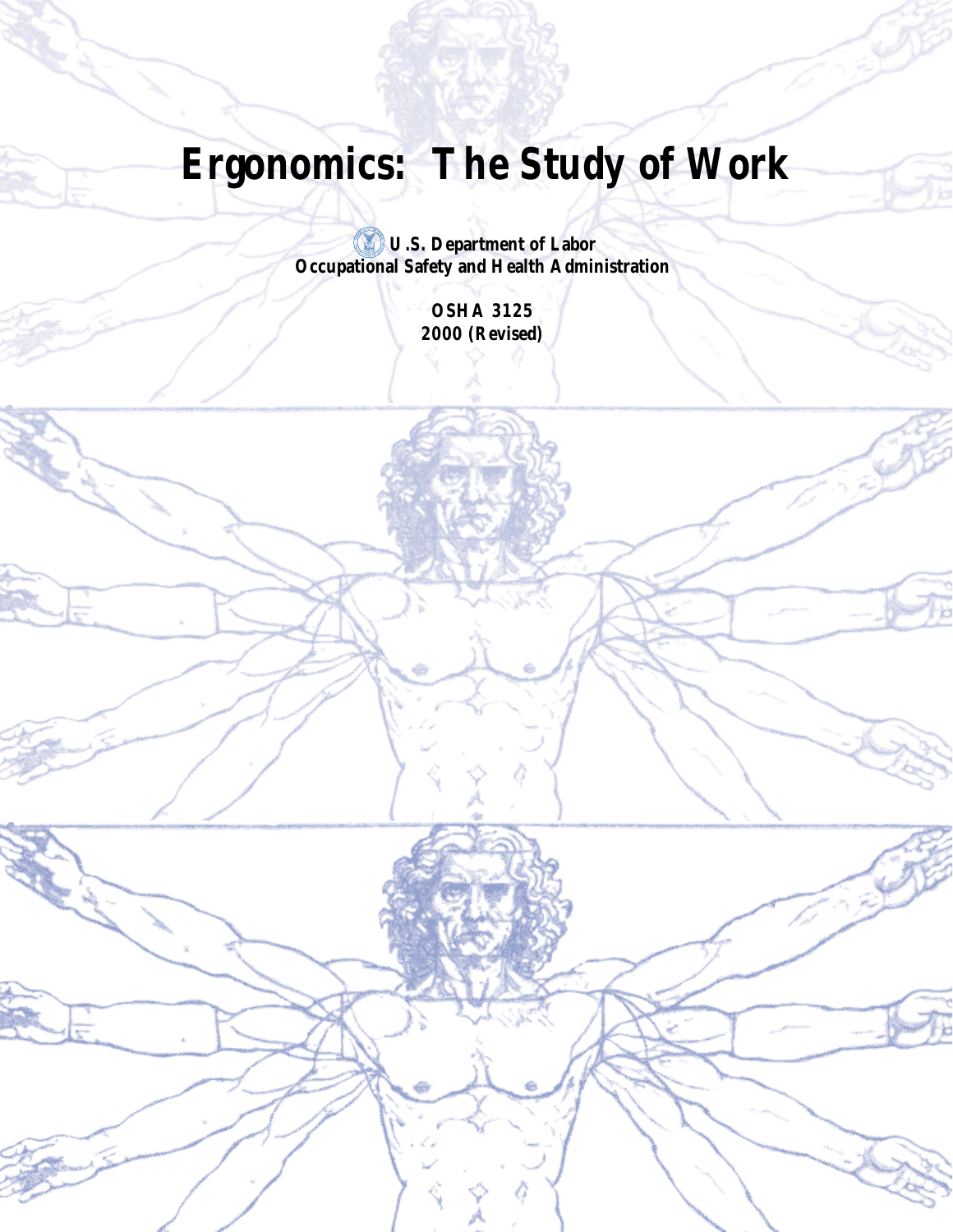# **Contents**

| How do I know if I have an MSD?                                           |
|---------------------------------------------------------------------------|
|                                                                           |
|                                                                           |
|                                                                           |
| What can I do to detect and prevent ergonomic hazards at my workplace?  5 |
|                                                                           |
|                                                                           |
|                                                                           |
|                                                                           |
|                                                                           |
|                                                                           |
|                                                                           |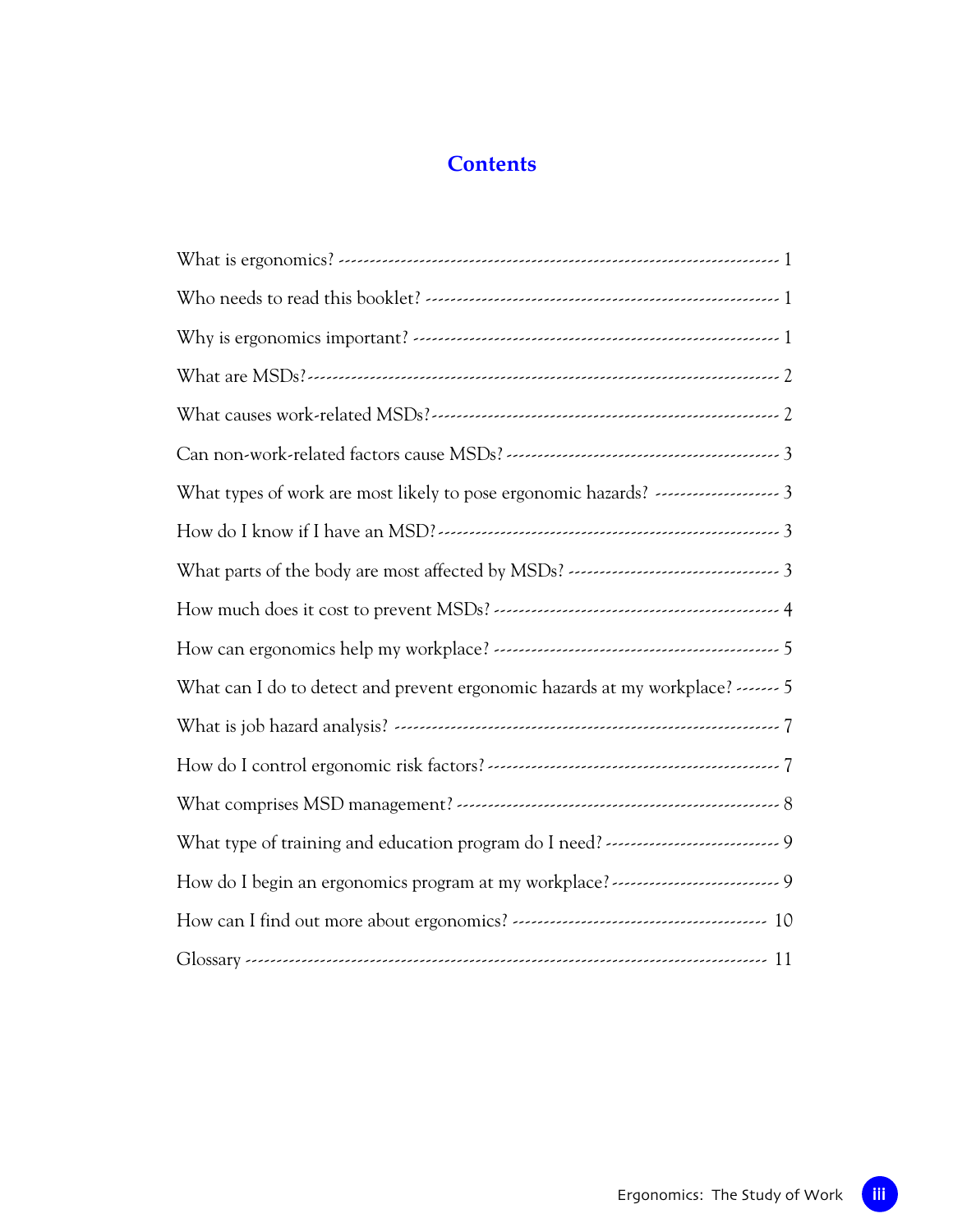#### **What is ergonomics?**

Ergonomics can be defined simply as the study of work. More specifically, ergonomics is the science of designing the job to fit the worker, rather than physically forcing the worker's body to fit the job.

Adapting tasks, work stations, tools, and equipment to fit the worker can help reduce physical stress on a worker's body and eliminate many potentially serious, disabling workrelated musculoskeletal disorders (MSDs).

Ergonomics draws on a number of scientific disciplines, including physiology, biomechanics, psychology, anthropometry, industrial hygiene, and kinesiology.

# **Who needs to read this booklet?**

You need to know about ergonomics if you are an <u>employer or an employee</u> in the manufacturing, construction, maritime, and agricultural industries and you or your employees' work activities and job conditions include:

- Repeating the same motion throughout your workday,
- Working in awkward or stationary positions,
- Lifting heavy or awkward items,
- Using excessive force to perform tasks, and
- Being exposed to excessive vibration or
- Extreme temperatures.

#### **Why is ergonomics important?**

Industries increasingly require higher production rates and advances in technology to remain competitive and stay in business. As a result, jobs today can involve:

- Frequent lifting, carrying, and pushing or pulling loads without help from other workers or devices;
- Increasing specialization that requires the worker to perform only one function or movement for a long period of time or day after day;
- Working more than 8 hours a day;
- Working at a quicker pace of work, such as faster assembly line speeds; and
- Having tighter grips when using tools.

These factors—especially if coupled with poor machine design, tool, and workplace design or the use of improper tools—create physical stress on workers' bodies, which can lead to injury.

A dramatic increase in MSDs began in the 1970s when these disorders increasingly appeared on companies' injury and illness logs. OSHA cited companies for hazardous workplace conditions that caused problems such as tendinitis, carpal tunnel syndrome, and back injuries.

The Bureau of Labor Statistics, an agency of the U.S. Department of Labor, recognizes MSDs as a serious workplace health hazard. These injuries now account for more than onethird of all lost—workday case.<sup>1</sup>



#### Get a Grip!

*Problem*: Pharmaceutical technicians hand-tighten dozens of vaccine jug lids daily. If not adequately tightened, the jugs could leak and spoil products worth thousands of dollars. Testing revealed, however, that most operators are poor judges of cap torque—resulting in significant unwarranted hand and wrist stress. Operators also were marginally capable of using the proper torque required to tighten caps adequately.

*Solution:* The company purchased a dial torque wrench, made a special cap torque attachment, and trained the technicians to use the new equipment.

*Cost:* About \$8 per worker.

<sup>1</sup> U.S. Department of Labor, Bureau of Labor Statistics, *News Release*, "Lost-worktime Injuries and Illnesses; Characteristics and Resulting Time Away from Work, 1998," April 20, 2000. Online at www.bls.gov.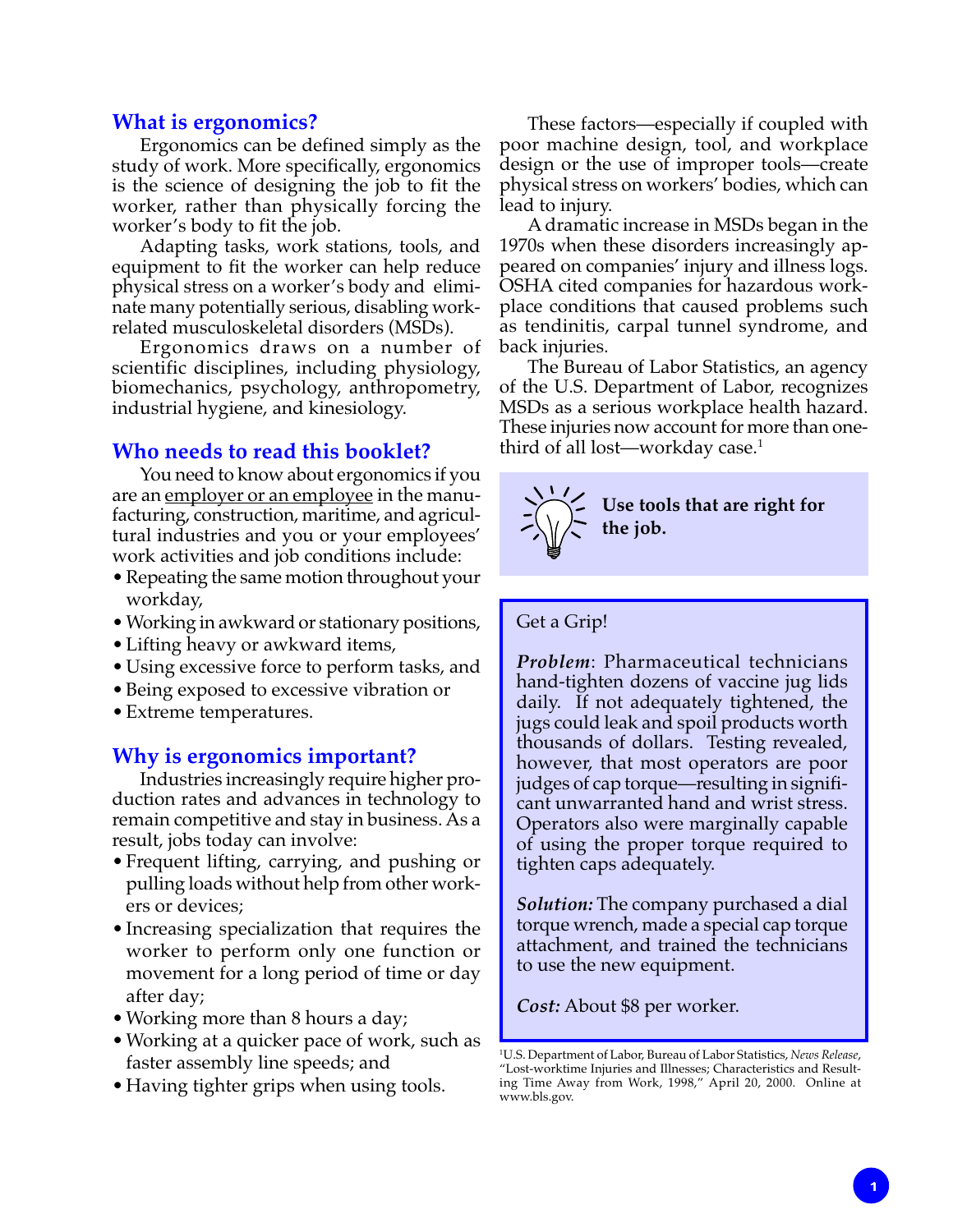If work tasks and equipment do not include ergonomic principles in their design, workers may have exposure to undue physical stress, strain, and overexertion, including vibration, awkward postures, forceful exertions, repetitive motion, and heavy lifting. Recognizing ergonomic risk factors in the workplace is an essential first step in correcting hazards and improving worker protection.

Ergonomists, industrial engineers, occupational safety and health professionals, and other trained individuals believe that reducing physical stress in the workplace could eliminate up to half of the serious injuries each year. Employers can learn to anticipate what might go wrong and alter tools and the work environment to make tasks safer for their workers.

#### **What are MSDs?**

MSDs, or musculoskeletal disorders, are injuries and disorders of the soft tissues (muscles, tendons, ligaments, joints, and cartilage) and nervous system. They can affect nearly all tissues, including the nerves and tendon sheaths, and most frequently involve the arms and back.

Occupational safety and health professionals have called these disorders a variety of names, including cumulative trauma disorders, repeated trauma, repetitive stress injuries, and occupational overexertion syndrome.

These painful and often disabling injuries generally develop gradually over weeks, months, and years. MSDs usually result from

*Parts of the Body Affected by MSDs*

- *Arms Back*
- *Hands Wrists*
- 
- *Fingers Legs*
- *Neck Shoulders*

exposure to multiple risk factors that can cause or exacerbate the disorders, not from a single event or trauma such as a fall, collision, or entanglement.

MSDs can cause a number of conditions, including pain, numbness, tingling, stiff joints, difficulty moving, muscle loss, and sometimes paralysis. Frequently, workers must lose time from work to recover; some never regain full health.

These disorders include carpal tunnel syndrome, tendinitis, sciatica, herniated discs, and low back pain. MSDs do not include injuries resulting from slips, trips, falls, or similar accidents.

#### **What causes work-related MSDs?**

Work-related MSDs occur when the physical capabilities of the worker do not match the physical requirements of the job. Prolonged exposure to ergonomic risk factors can cause damage a worker's body and lead to MSDs.

Conditions that are likely to cause MSD problems include the following:

- Exerting excessive force;
- Excessive repetition of movements that can irritate tendons and increase pressure on nerves;
- Awkward postures, or unsupported positions that stretch physical limits, can compress nerves and irritate tendons;
- Static postures, or positions that a worker must hold for long periods of time, can restrict blood flow and damage muscles;
- •Motion, such as increased speed or acceleration when bending and twisting, can increase the amount of force exerted on the body;
- Compression, from grasping sharp edges like tool handles, can concentrate force on small areas of the body, reduce blood flow and nerve transmission, and damage tendons and tendon sheaths;
- Inadequate recovery time due to overtime, lack of breaks, and failure to vary tasks can leave insufficient time for tissue repair;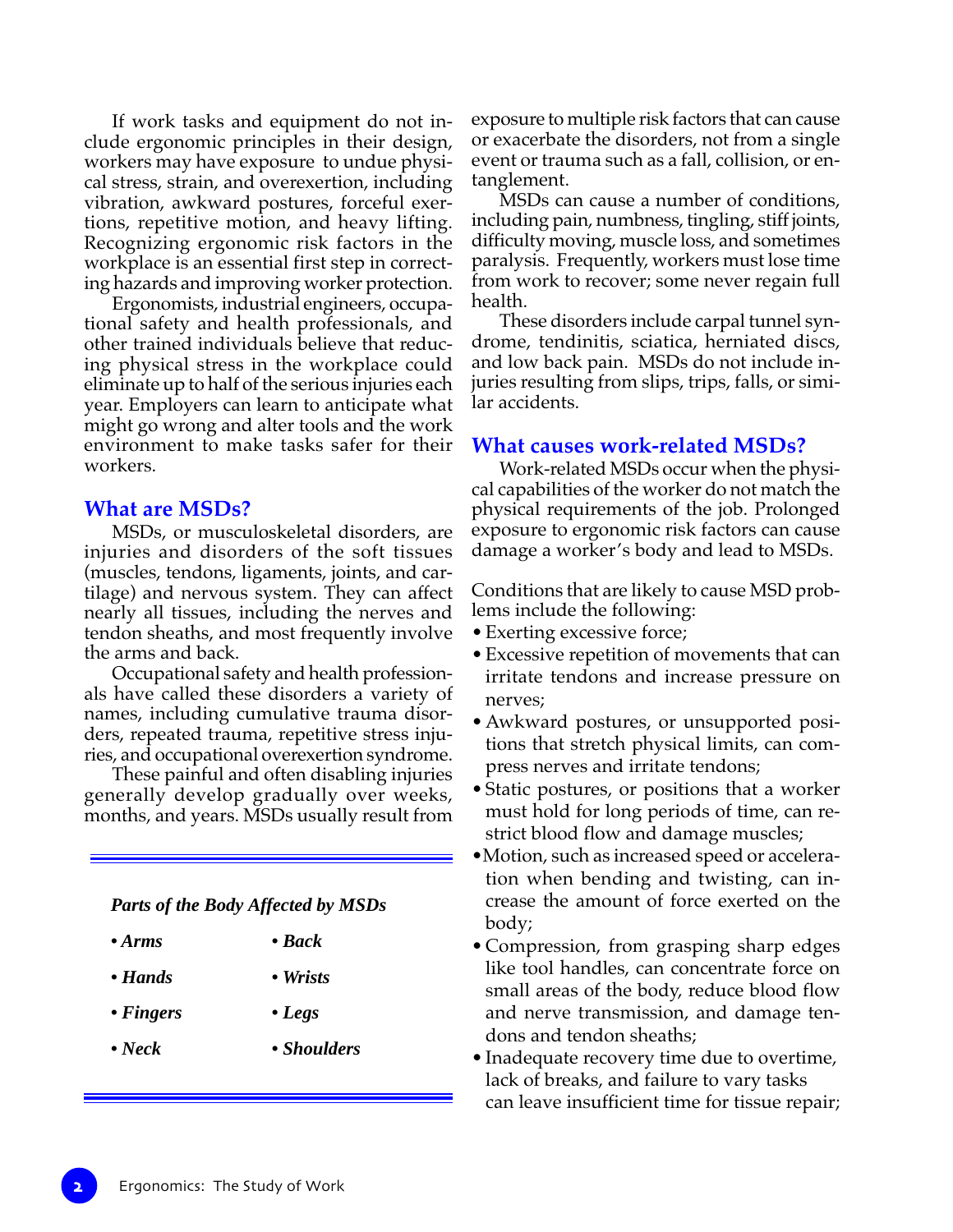- Excessive vibration, usually from vibrating tools, can decrease blood flow, damage nerves, and contribute to muscle fatigue.
- Whole-body vibration, from driving trucks or operating subways, can affect skeletal muscles and cause low-back pain; and
- Working in cold temperatures can adversely affect a worker's coordination and manual dexterity and cause a worker to use more force than necessary to perform a task.

These risk factors, either alone or in combination, can subject workers' shoulders, arms, hands, wrists, backs, and legs to thousands of repetitive twisting, forceful, or flexing motions during a typical workday. To contribute to MSDs, however, these risk factors must be present for a sufficient duration, frequency, or magnitude.

# **Can non-work-related factors cause MSDs?**

Yes. Risk factors not related to your job can cause or contribute to MSDs. These factors include:

- Physical conditioning;
- Medical conditions, such as obesity, diabetes, and arthritis;
- Pregnancy;
- Hobbies that are hand intensive or require manual handling. In these instances, however, because one can control the duration and exposures, hobbies usually are not primary risk factors; and
- Psychological or social workplace stress.



**When lifting, maintain an upright position and avoid bending and twisting. Avoid lifting while sitting.**

# **MSD Risk Factors**

- **Force**
- **Repetition**
- **Awkward postures**
- **Static postures**
- **Quick motions**
- **Compression or contact stress**
- **Vibration**
- **Cold temperatures**

# **What types of work are most likely to pose ergonomic hazards?**

MSDs affect workers in almost every occupation and industry in the nation and in workplaces of all sizes. The disorders occur most frequently in jobs that involve:

- Manual handling,
- Manufacturing and production,
- Heavy lifting,
- Twisting movements, and
- Long hours of working in awkward positions.

# **How do I know if I have an MSD?**

You could have a work-related MSD if you experience any of the following:

- Numbness in your fingers,
- Numbness in your thighs,
- Difficulty moving your finger,
- Stiff joints, or
- Back pain.

# **What parts of the body are most affected by MSDs?**

MSDs can affect nearly all tissues in the human body: the nerves, tendons, tendon sheaths, and muscles. The most frequently affected areas of the body are the arms and the back.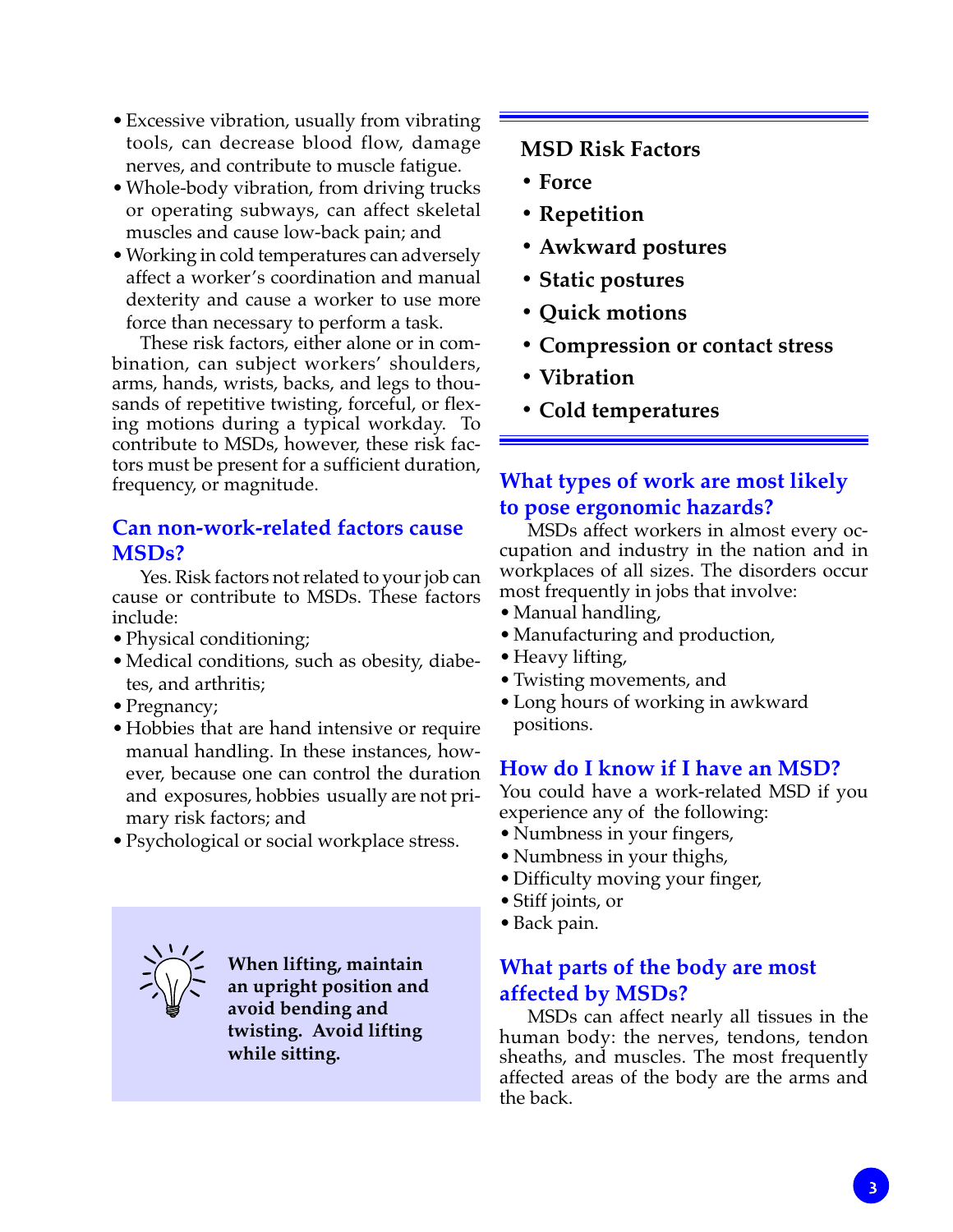Tendon disorders such as tendinitis, tenosynovitis, De Quervain's disease, trigger finger, and carpal tunnel syndrome are the most common occupational MSDs associated with the arm.

Tendon disorders are very common and often occur at or near the joints where the tendons rub against other tendons, ligaments, or bones. The most frequently noted symptoms of tendon disorders are a dull aching sensation over the tendon, discomfort with specific movements, and tenderness to touch. Recovery is usually slow, and the condition may easily become chronic if the physical stresses causing the problem are not eliminated or reduced.

Another MSD that has received increased attention in recent years is **carpal tunnel syndrome, or CTS***,* which affects the hands and wrists. CTS is the compression and entrapment of the median nerve where it passes through the wrist into the hand—in the carpal tunnel. The median nerve is the main nerve that extends down the arm to the hand and provides the sense of touch in the thumb, index finger, middle finger, and half of the fourth, or ring, finger.

When irritated, tendons housed inside the narrow carpal tunnel swell and press against the nearby median nerve. The pressure causes tingling, numbness, or severe pain in the wrist and hand—often felt while sleeping. The pressure also results in a lack of strength in the hand and an inability to make a fist, hold

objects, or perform other manual tasks. If the pressure continues, it can damage the nerve, causing permanent loss of sensation and even partial paralysis.

CTS develops in the hands and wrists from repetitive and forceful manual tasks performed without time to recover. Any worker whose job demands a lot of repetitive wrist, hand, and arm motion—not necessarily forceful—could develop CTS.

Another MSD that accounts for a significant loss of productivity and large compensation costs to industry is back injury. Workers cite back disorders most often, after the common cold and flu, as reasons for missing work.

The most common back problems are pulled or strained muscles, ligaments, and tendons. More serious disorders involve spinal discs. More than half the work force experience back pain at least once during a lifetime.

When repetitive pulling and straining injures back muscles or ligaments, the back muscles, discs, and ligaments can become scarred and weakened and lose their ability to support the back. This makes additional injuries more likely.

## **How much does it cost to prevent MSDs?**

Many solutions to ergonomic problems in the workplace are simple and inexpensive. For

#### **The High Cost of MSDs**

- MSDs account for 34 percent of all lost-workday injuries and illnesses.
- •Employers report nearly 600,000 MSDs requiring time away from work every year.
- MSDs account for \$1 of every \$3 spent for workers' compensation.
- MSDs each year account for more than \$15 billion to \$20 billion in workers' compensation costs. Total direct costs add up to as much as \$50 billion annually.
- On average, it takes workers 28 days recover from carpal tunnel syndrome, longer than the time needed to recover from amputation or fractures.
- Workers with severe injuries can face permanent disability that prevents them from returning to their jobs or handling simple, everyday tasks.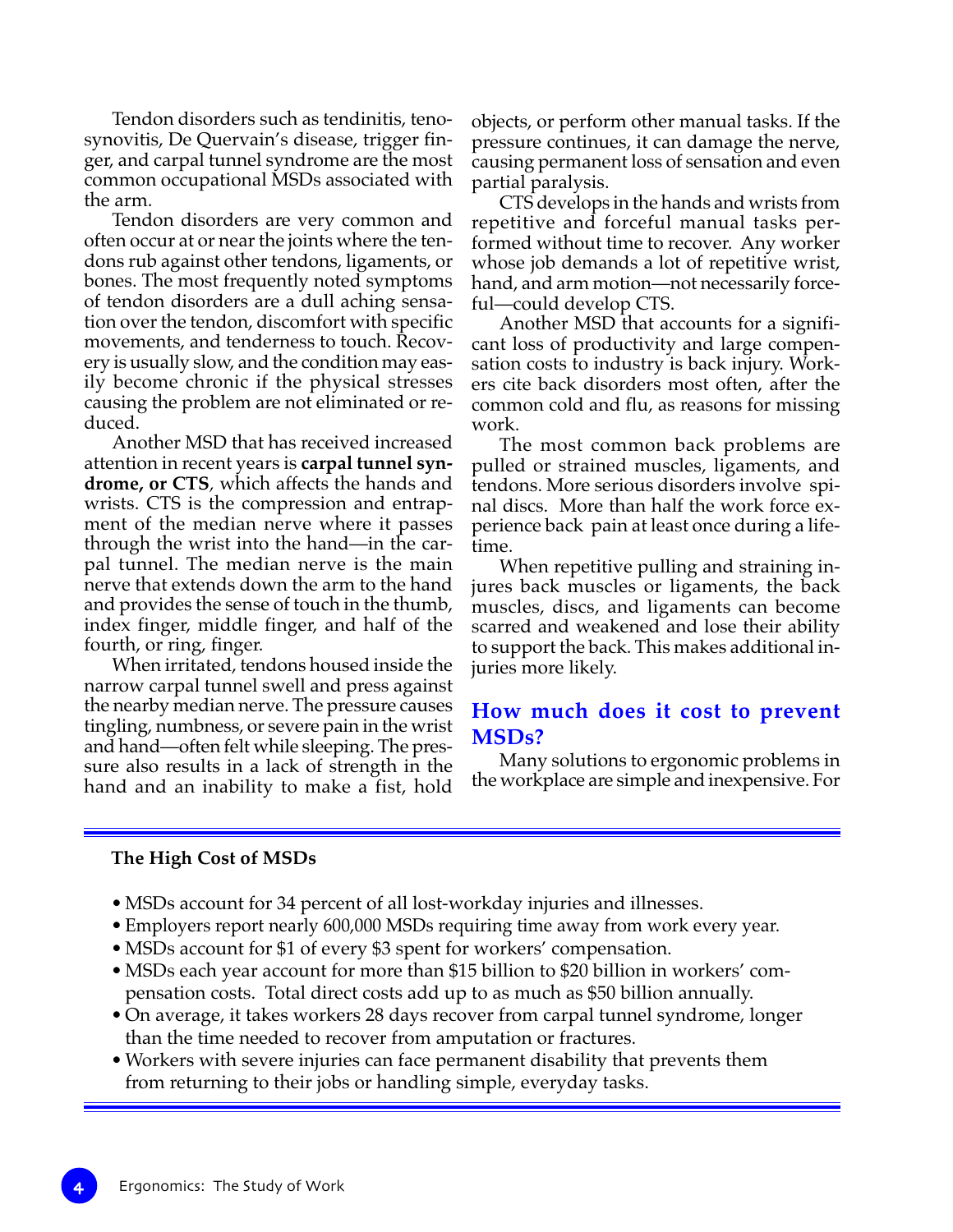example, awkward and uncomfortable positions can be eliminated by:

- Adjusting the height of working surfaces,
- Providing telephone headsets,
- Supplying anti-fatigue mats,
- Varying tasks,
- Providing short breaks,
- Reducing the weight and size of items workers must lift,
- Putting supplies and equipment within easy reach of the worker,
- Providing ergonomic chairs or stools, and
- Supplying the right tool for the job and the right handle for the worker.

Good ergonomics is good economics.

# **How can ergonomics help my workplace?**

Providing a workplace free of ergonomic hazards can do the following:

- Lower injury rates as MSD incidences go down;
- Increase productivity by making jobs easier and more comfortable for workers;
- Improve product quality because fewer errors will be made when using automated processes that demand less physical effort;
- Reduce absences because workers will be less likely to take time off to recover from muscle soreness, fatigue, and MSD-related problems;
- •Reduce turnover as new hires are more likely to find an ergonomically designed job within their physical capacity;
- Lower costs as workers' compensation and other payments for illness and replacement workers go down;
- Improve worker safety;
- Increase worker comfort;
- Reduce worker fatigue; and
- Improve worker morale.

# **Top Ten Occupations for MSDs**

- **• Nurses aides, orderlies, and attendants**
- **Truck drivers**
- **Laborers not involved in construction work**
- **Assemblers**
- **Janitors and cleaners**
- **Registered nurses**
- **Stock handlers and baggers**
- **Construction laborers**
- **Cashiers**
- **Carpenters**

Source: U.S. Department of Labor, Bureau of Labor Statistics, *News Release*, "Lost-worktime Injuries and Illnesses; Characteristics and Resulting Time Away from Work, 1998," April 20, 2000. Online at www.bls.gov.

# **What can I do to detect and prevent ergonomic hazards at my workplace?**

MSDs are often easy to prevent. If you are an employer whose workplace poses ergonomic risk factors or whose workers report MSDs, you can address this problem by:

- Establishing an ergonomics program, and
- Providing and encouraging employees to participatein the ergonomics program and in decisions affecting their safety and health.

If you are an employee who is exposed to ergonomic risk factors, you should:

- Participate in your employer's ergonomics program; and
- Provide feedback to supervisors and employers through available channels, such as an established employee safety and health committee.

Effective ergonomic programs should include the following elements:

- Management commitment and employee participation,
- Job hazard analysis,
- Controlling ergonomic risk,
- MSD management, and
- Training and education.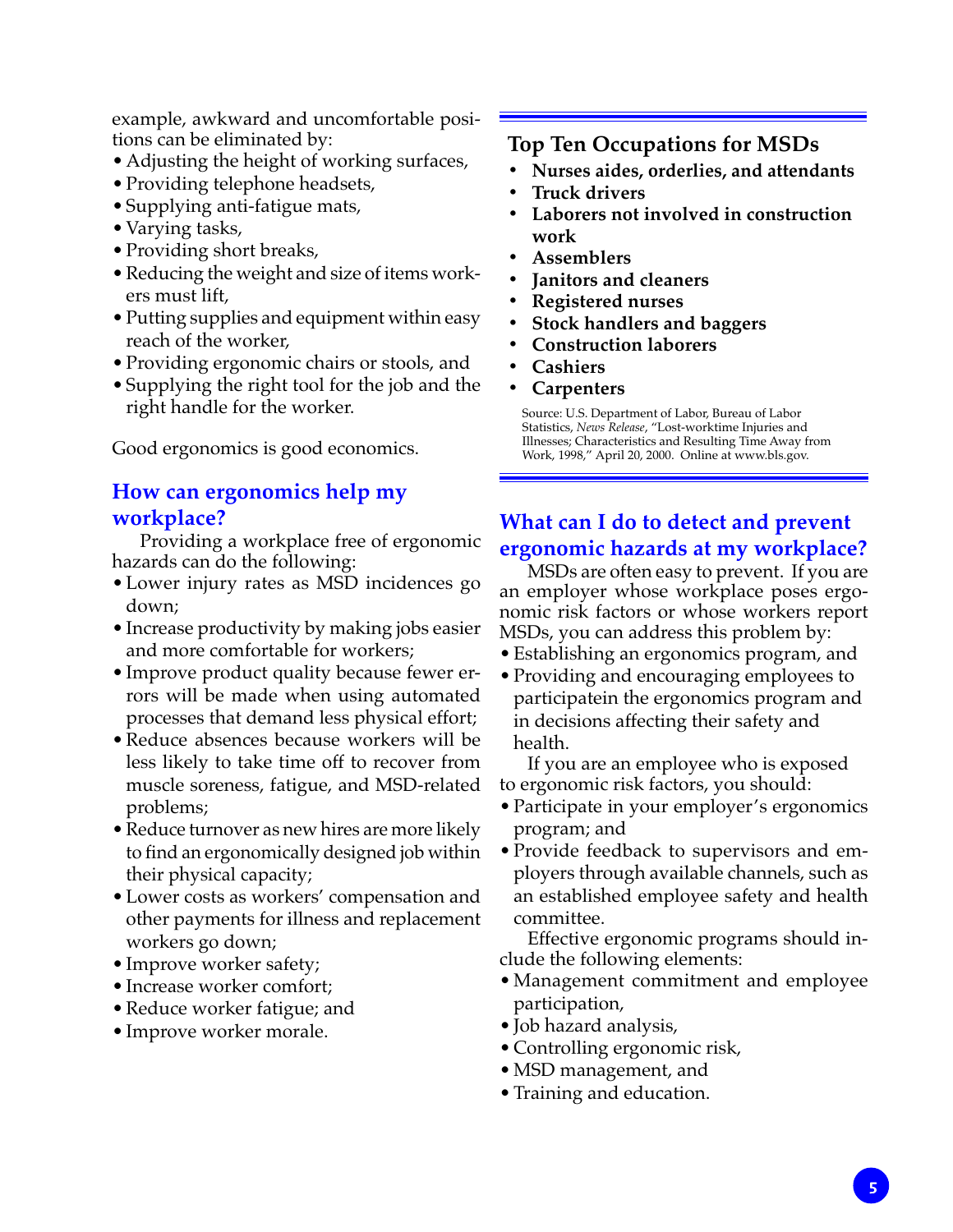# **Examples of Musculoskeletal Disorders**

| <b>Body Parts</b><br>Affected | Symptoms                                                                                                                                     | <b>Possible Causes</b>                                                | Workers<br>Affected                                                                                                                             | Disease Name                            |
|-------------------------------|----------------------------------------------------------------------------------------------------------------------------------------------|-----------------------------------------------------------------------|-------------------------------------------------------------------------------------------------------------------------------------------------|-----------------------------------------|
| thumbs                        | pain at the base<br>of the thumbs                                                                                                            | twisting and<br>gripping                                              | butchers, house-<br>keepers,<br>packers, seam-<br>stresses, cutters                                                                             | De Quervain's<br>disease                |
| fingers                       | difficulty moving<br>finger; snapping<br>and jerking<br>movements                                                                            | repeatedly using<br>the index fingers                                 | meatpackers,<br>poultry workers,<br>carpenters,<br>electronic<br>assemblers                                                                     | trigger finger                          |
| shoulders                     | pain, stiffness                                                                                                                              | working with the<br>hands above the<br>head                           | power press<br>operators,<br>welders, painters,<br>assembly line<br>workers                                                                     | rotator cuff<br>tendinitis              |
| hands, wrists                 | pain, swelling                                                                                                                               | repetitive or<br>forceful hand and<br>wrist motions                   | core making,<br>poultry process-<br>ing, meatpacking                                                                                            | tenosynovitis                           |
| fingers, hands                | numbness,<br>tingling; ashen<br>skin; loss of<br>feeling and<br>control                                                                      | exposure to<br>vibration                                              | chain saw, pneu-<br>matic hammer,<br>and gasoline-<br>powered tool<br>operators                                                                 | Raynaud's<br>syndrome<br>(white finger) |
| fingers, wrists               | tingling, numb-<br>ness, severe pain;<br>loss of strength,<br>sensation in the<br>thumbs, index, or<br>middle or half of<br>the ring fingers | repetitive and<br>forceful manual<br>tasks without<br>time to recover | meat and poultry<br>and garment<br>workers, uphol-<br>sterers, assem-<br>blers, VDT<br>operators,<br>cashiers                                   | carpal tunnel<br>syndrome               |
| back                          | low back pain,<br>shooting pain or<br>numbness in the<br>upper legs                                                                          | whole body<br>vibration                                               | truck and bus<br>drivers, tractor<br>and subway<br>operators; ware-<br>house workers;<br>nurses aides;<br>grocery cashiers;<br>baggage handlers | back disability                         |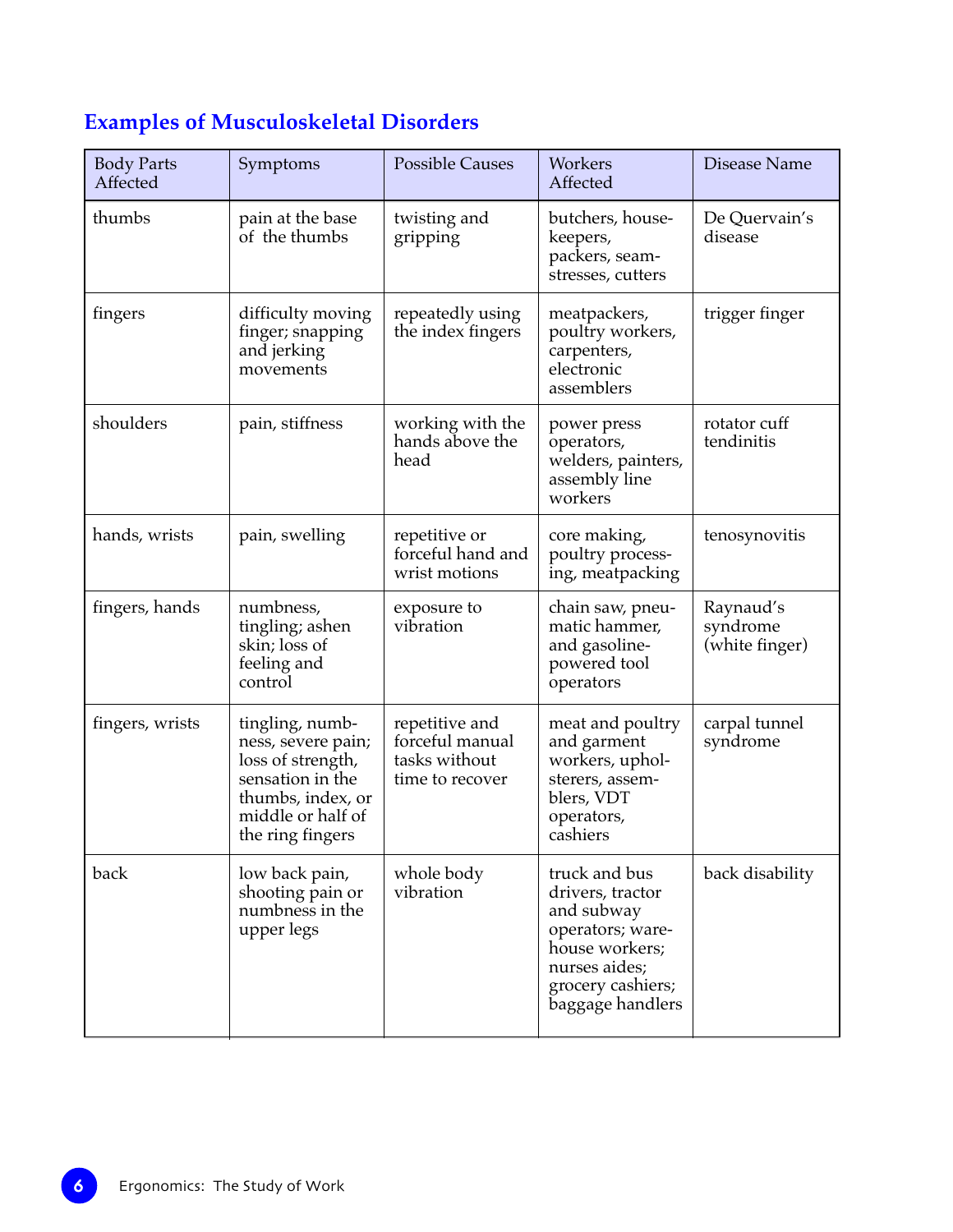#### **What is job hazard analysis?**

Job hazard analysis identifies problem jobs and risk factors associated with them. This step helps employers determine what jobs and work stations are the source of the greatest problems. The most effective worksite analyses include all jobs, operations, and work activities where there are ergonomic risk factors, regardless of whether the employer's medical records indicate that workers have developed MSDs.

A thorough job analysis is important to successfully prevent or reduce the various MSD hazards at a work site. Workers exposed to ergonomic risk factors may develop a variety of symptoms. Moreover, a combination of factors in a single job or work station may cause MSDs. For example, research has shown that various symptoms among VDT operators result from problems in equipment, work stations, the office environment, and job design, or a combination of these. In addition, VDT operators experience not just one simple MSD, but often eyestrain, headaches, and excessive fatigue as well as neck, back and muscle pain, and stress. A comprehensive analysis of the worksite will identify the interplay of how various ergonomic risk factors affect workers.

**Video display terminals (VDTS) should be equipped with adjustable and detachable keyboards, display screens that tilt up and down, brightness and contrast controls, and flexible copy holders that reduce the distance between the screen and the source material.**

#### **CTS and Repetitive Motion**

The meatpacking industry is one of the most hazardous industries in the United States because workers can make as many as several thousand repetitive motions per day in assembly line processes, such as deboning meats, with no variation in motion. The motions place physical stress and strain on the wrists and hands, resulting in CTS.

In manufacturing, garment makers, who often perform fast-paced piecework operations involving excessive repetitive tasks, increase their risk of developing CTS. Garment industry jobs often require workers to push large amounts of materials through machinery while sitting on unadjustable metal stools. Workers doing these jobs can sustain disabling wrist, back, and leg injuries.

# **How do I control ergonomic risk factors?**

Employers can prevent MSD hazards by properly designing the job or work station and selecting the appropriate tools or equipment for that job. Based on information from the job analysis, an employer can establish procedures to correct or control risk factors by using:

- Appropriate engineering controls, such as work station, tool, and equipment design or redesign;
- Work practices, such as proper lifting techniques and keeping work areas clean;
- Administrative controls, such as worker rotation, more task variety, and increased rest breaks, and if necessary;
- Personal protective equipment, such as knee pads, vibration gloves, and similar devices.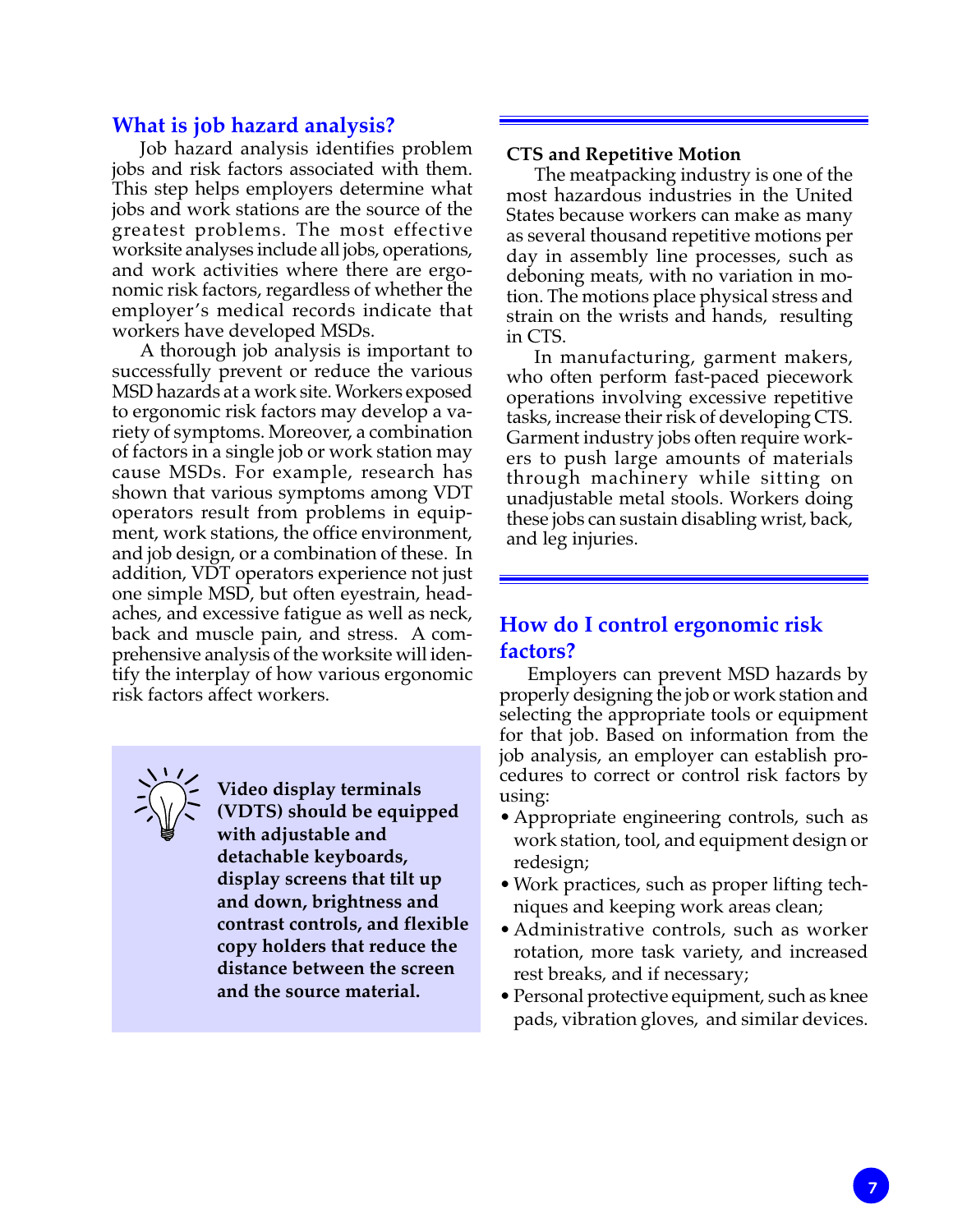The National Institute for Occupational Safety and Health recommends using the following guidelines in jobs requiring manual handling:

- Minimize the distance between the load and the body.
- Lift loads from knuckle height.
- Keep the travel distance for the lift to less than 10 feet.
- Minimize twisting.
- Provide good handles for grasping loads.

It is also important that work tools and equipment be ergonomically designed. Most hand tools are designed for only occasional use, not for repetitive use over prolonged periods. When acquiring tools for regular use in an industrial setting, an employer should consider the following ergonomic features:

- Tools should be light-weight and handles designed to allow a relaxed grip so the wrists can remain straight.
- Tools should be designed for use with either hand and be of various sizes so they are appropriate for all workers.
- Tool handles should be shaped so that they contact the largest possible surface of the inner hand and fingers. Avoid tool handles with sharp edges and corners.
- Use power tools to reduce the amount of human force and repetition required.
- Purchase low-vibration tools to reduce tool vibration, and, if necessary, fit absorbent rubber sleeves over the tool handle.

Maintenance of tools and equipment also is essential in preventing or reducing ergonomic hazards. Keep tools sharp and maintain them according to the manufacturer's specifications. Proper maintenance also can help reduce vibration resulting from prolonged equipment operation.

#### **What comprises MSD management?**

MSD management is another important element of an effective ergonomics program.

#### **An Uplifting Solution**

*Problem:* At a glass ceramic cooktop plant, workers manually lift uncut plates of glass onto a waist-high conveyor belt, where it is then stacked vertically on a nearby L-shaped holder. A forklift handles the strapped holder carrying the glass. The holder, however, presents the glass at knee-height, making workers bend each time to pick up the glass.

*Solution:* The workers devised a stand made from a wooden shipping crate and placed it beneath the L-holder to raise the glass to waist height.

*Cost:* A little labor.

Proper MSD management focuses on early identification and evaluation of signs and symptoms of MSDs and helps eliminate or reduce the risk of developing MSDs.

Employers should include the following elements in any MSD management program:

- Injury and illness recordkeeping;
- Early recognition and reporting of MSD symptoms;
- Systematic evaluation and referral to a qualified health care provider;
- Conservative treatment, such as restricted duty jobs, when necessary;
- Conservative return to work;
- Systematic monitoring, including periodic workplace walkthroughs;
- Adequate staffing and facilities where employers provide on-site evaluation;
- Employee training and education;-
- Access to health care providers for each work shift; and
- No barriers to early reporting.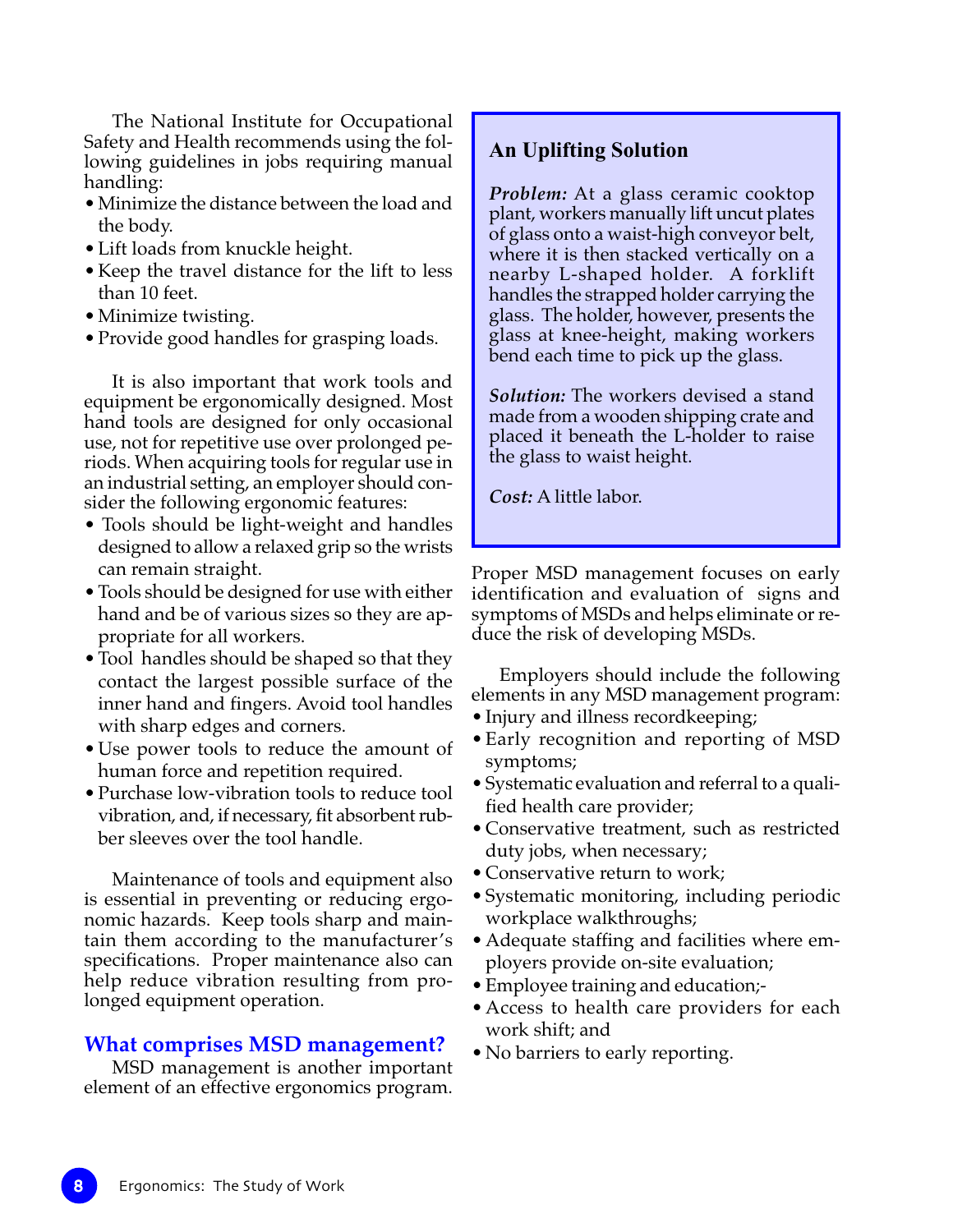# **What type of training and education program do I need?**

Training programs will go a long way toward increasing safety awareness among managers and supervisors, designers, buyers, mechanics, and workers who perform the jobs. Training and education ensure that employers sufficiently inform workers about ergonomic risk factors at their worksites so they are better able to participate actively in their own protection. Suggestions and input from workers aware of ergonomic risk factors can be very helpful in designing improved workplaces to reduce MSD hazards.

A good ergonomics training program will teach employees how to properly use equipment, tools, and machine controls as well as the correct way to perform job tasks.

For example, employers should encourage work methods that allow workers to keep their joints in a neutral position (wrists straight and elbows bent at a right angle) while using tools requiring manual force to prevent excessive force on joints and tendons. Employers also should tell workers to avoid all side-toside twisting and quick motions of their wrists and to keep their hands in line with their forearms while using tools or operating equipment. Employers should provide the appropriate controls or tools, as necessary, to reduce or eliminate awkward positions.

To minimize or prevent back disorders, employers should teach workers to avoid long reaches, maintain neutral postures, and use proper lifting techniques. Using correct posture is important whether an employee is

#### **A Perfect Fit**

*Problem:* Employees in a poultry processing plant complained that ill-fitting protective gloves did not provide adequate protection.

*Solution:* The poultry processing company bought workers protective gloves from several manufacturers to provide a wide range of sizes for better fit.

*Cost:* Negligible.

sitting, standing, pulling, pushing, lifting, or using tools or equipment. Training workers in general lifting techniques also can help reduce the strain leading to back disorders. For example, employees should use their leg muscles and bend their knees to pick up and lower heavy loads. Providing appropriate equipment, such as conveyors or carts, lift tables and list assists, can also reduce load weight, minimizing incorrect lifting and potential injury.

# **How do I begin an ergonomics program at my workplace?**

If you are an employer who has identified the need for an ergonomics program at your worksite, start by planning the program and the goals, and then put it into action.

#### **Arm Them with Knowledge!**

*Problem:* Employees in many different offices experience pain from their daily tasks.

*Solution:* Train workers to properly use the adjustments already provided in their chairs, computer monitors, and furniture systems. Changes in the placement of telephones, printers, and in-boxes can lead to better working posture. In addition, training and encouraging employees to take micro-breaks help overused parts of the body rest and recuperate.

*Cost:* Nothing.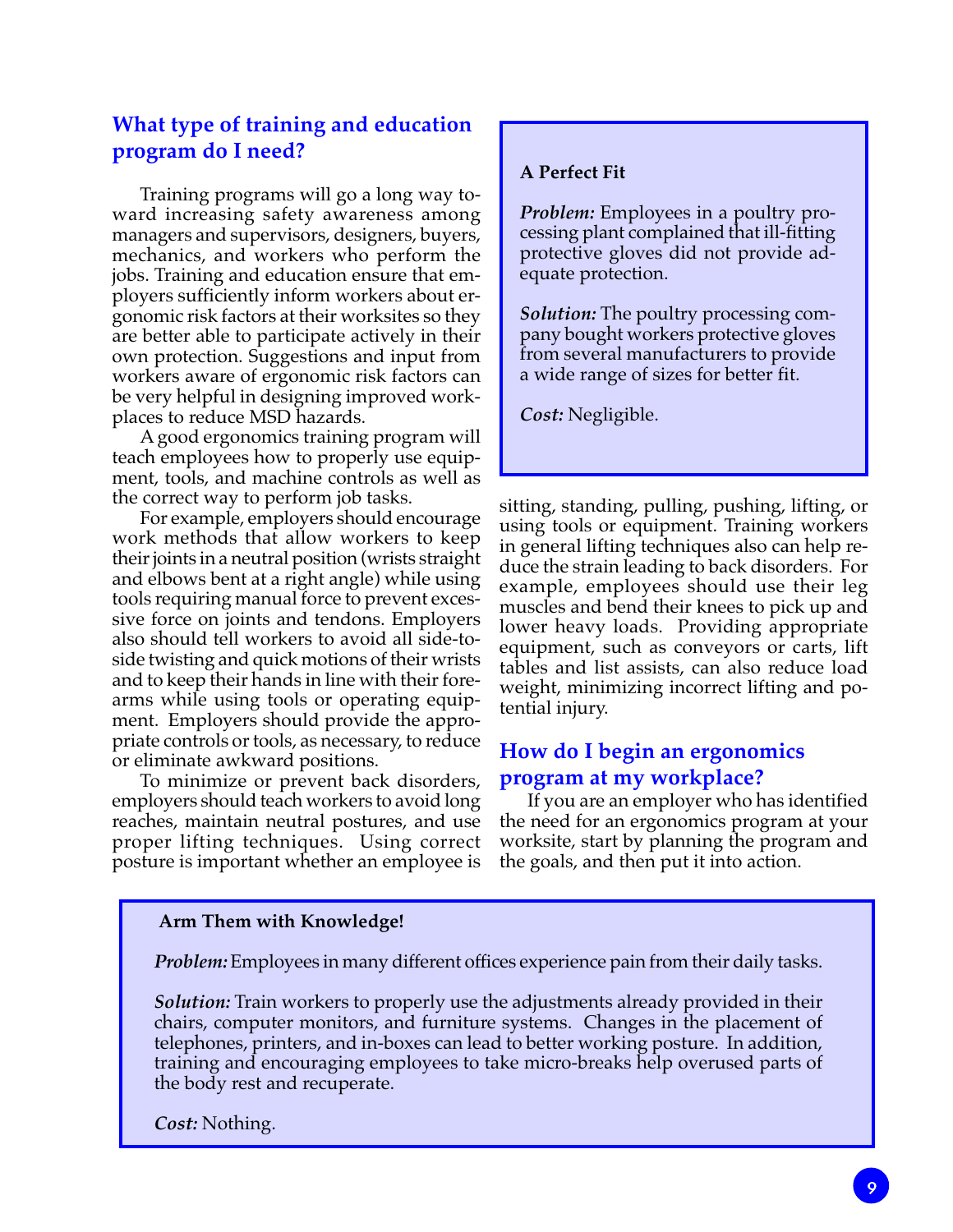#### **Really Turning It Around...**

*Problem:* Workers pack items into rectangular boxes, positioned so they must reach repeatedly across the long axis of the boxes, exposing their backs, shoulders, and arms to physical stress.

*Solution:* Rotating the boxes allows workers to reach across the shorter axis of the box, reducing the length of reach and the risk of injury.

*Cost:* Nothing.

You also may want to contact the ergonomics coordinator at the nearest OSHA Regional Office listed elsewhere in this brochure for further information and assistance. You can also find out about programs such as OSHA's a free consultation program, which can help you find out about potential hazards at your worksite, improve your occupational safety and health management systems, or qualify for a 1-year exemption from routine OSHA inspections. If you are in a state that operates its own OSHA-approved safety and health plan, please contact your state plan office. State plans and consultation programs are listed on OSHA's website under **Outreach**.

# **How can I find out more about ergonomics?**

For more information about ergonomics, contact the ergonomics coordinator at your OSHA Regional Office, visit the Ergonomics Page on OSHA's website at www.osha.gov, or call 1 (800) 321-OSHA.



**Move work surfaces closer to the body and to a comfortable height.**

OSHA publishes booklets and fact sheets detailing agency policy and regulations. Publications are listed on OSHA's website, or you also may contact the OSHA Publications Office, P.O. Box 37535, Washington, DC 20012- 7535, (202) 693-1888.

A wide range of publications on ergonomics are available from the National Institute for Occupational Safety and Health by calling 1-800-35-NIOSH, or through the link on OSHA's website.

Some OSHA-approved state plans also have materials available on ergonomics, such as CAL-OSHA's, *Easy Ergonomics: A Practical Approach for Improving the Workplace*, at www.dir.ca. gov/tite8/5110.html.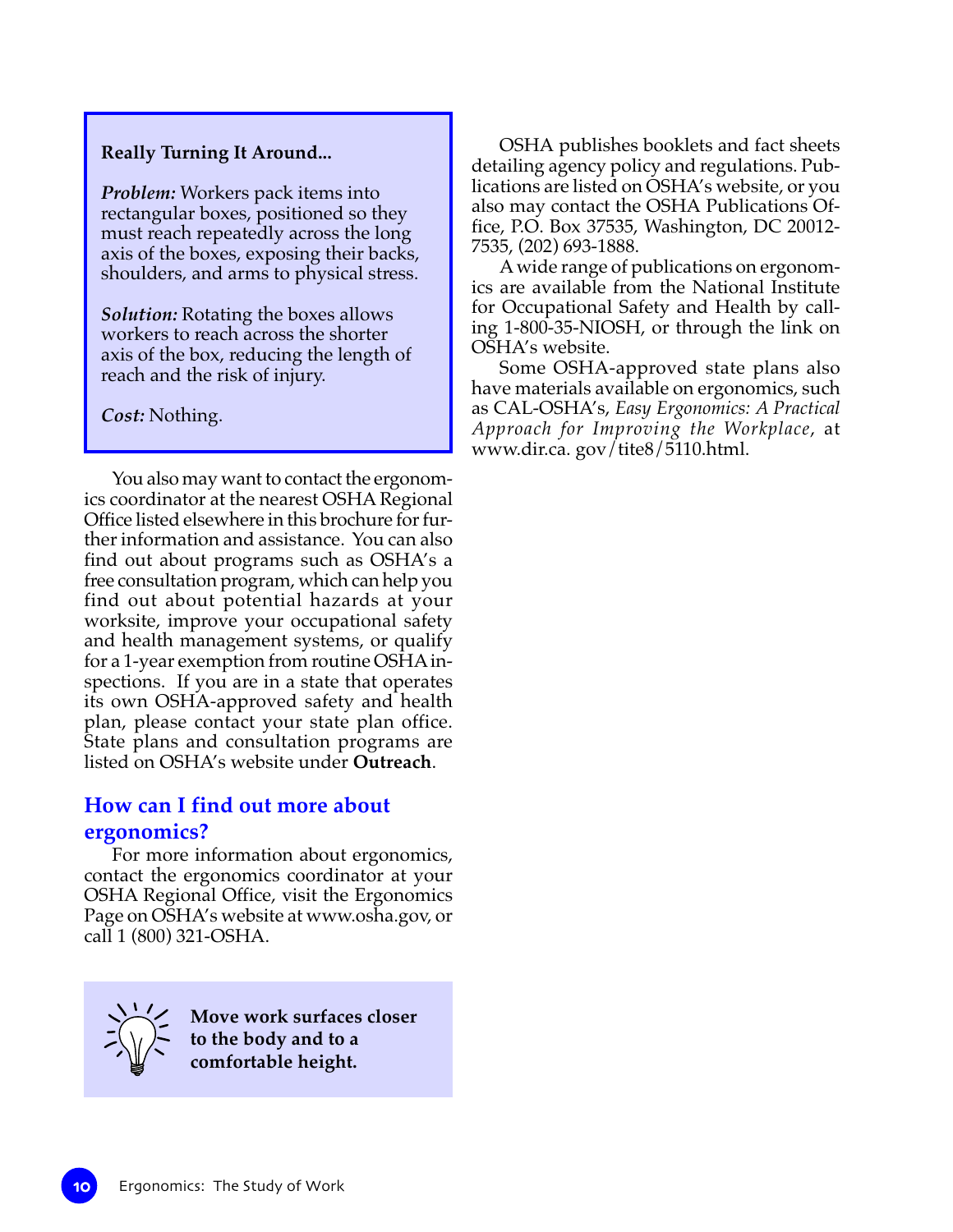## **Glossary**

**anthropometry** - The study of human body measurements. Used in developing design standards and requirements for manufactured products to ensure they are suitable for the intended audience.

**biomechanics** - A scientific and engineering field that explains the charateristics of biological system–the human body–in mechanical terms.

**carpal tunnel syndrome** - The compression and entrapment of the median nerve where it passes through the wrist into the hand—in the carpal tunnel. The median nerve is the main nerve that extends down the arm to the hand and provides the sense of touch in the thumb, index finger, middle finger, and half of the fourth, or ring, finger.

**De Quervain's disease** - Inflammation of the tendon sheath of the thumb attributed to excessive friction between two thumb tendons and their common sheath. Usually caused by twisting and forceful gripping motions with the hands.

**industrial hygiene** - The science of anticipating, recognizing, evaluating, and controlling workplace conditions that may cause worker injuries and illnesses.

**kinesiology** - Study of the principles of mechanics and anatomy in relation to human movement.

**musculoskeletal disorders** - Injuries and disorders of the soft tissues (muscles, tendons, ligaments, joints, and cartilage) and nervous system.

**Raynaud's syndrome, or white finger** - Blood vessels of the hand are damaged from repeated exposure to vibration long period of time. The skin and muscles do not get the necessary oxygen from the blood and eventually die. Symptoms include intermittent numbness and tingling in the fingers; pale, ashen, and cold skin; eventual loss of sensation and control in the hands and fingers.

**tendinitis** - Tendon inflammation occurring when a muscle or tendon is repeatedly tensed from overuse or unaccustomed use of the wrist and shoulder.

**tenosynovitis** - Inflammation or injury to the synovial sheath surrounding the tendon. Usually results from repetition excessive repetitive motion.

**trigger finger** - A tendon disorder that occurs when there is a groove in the flexing tendon of the finger. If the tendon becomes locked in the sheath, attempts to move the finger cause snapping an jerking movements. Usually associated with using tools that have handles with hard or sharp edges.